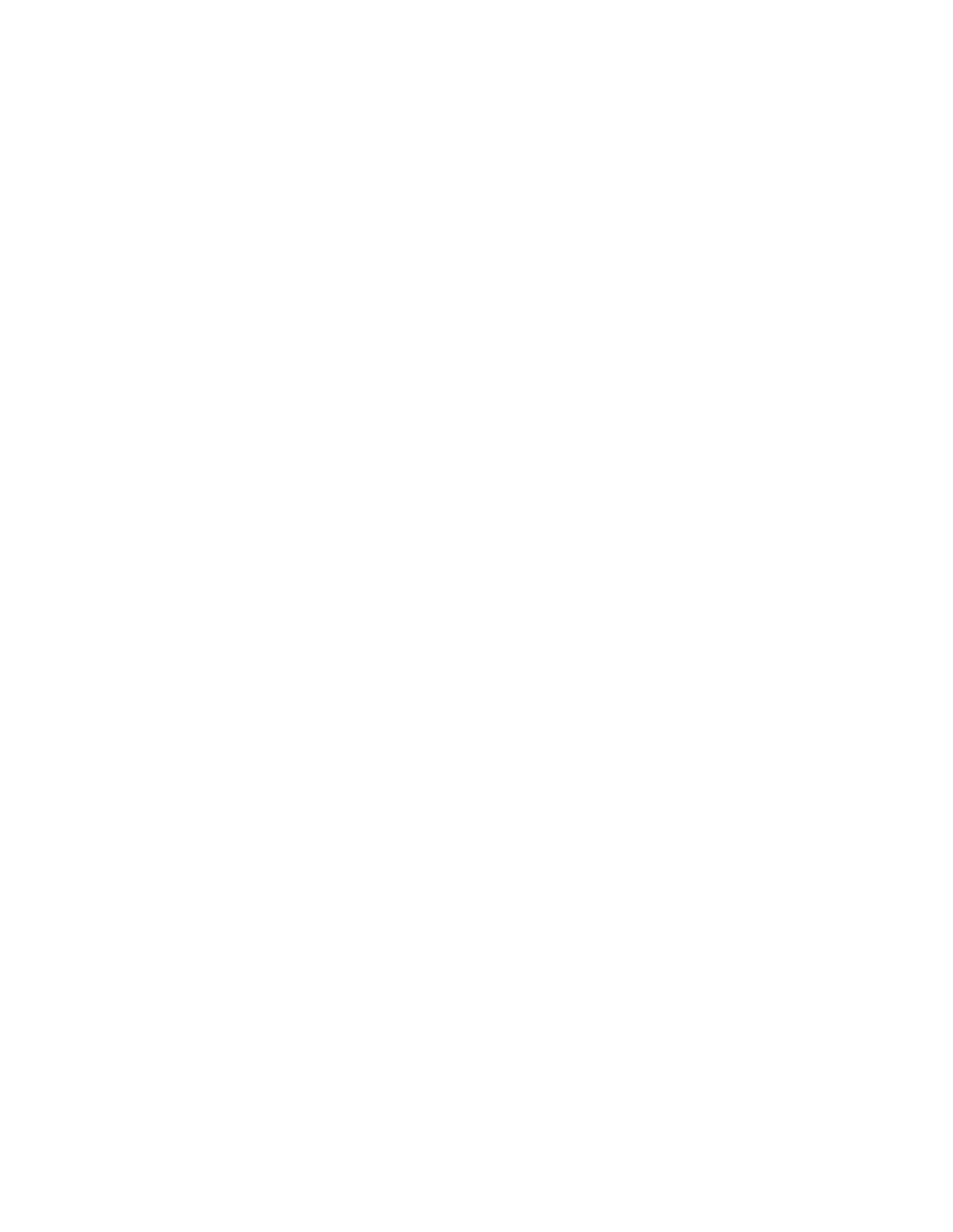## **Economic Contribution of Minnesota's Craft Brewing Industry and the Impact of COVID-19**

## **A Report of the Economic Impact Analysis Program**

March 2021

Presented by Brigid Tuck, senior economic impact analyst, and John Bennett, Extension educator, Center for Community Vitality

**Editor:** Elyse Paxton, senior editor, Center for Community Vitality

**Report Reviewers:** Lauren Bennett McGinty, executive director, Minnesota Craft Brewers Guild Bruce Schwartau, program leader, Extension Center for Community Vitality

**Partners:** Minnesota Craft Brewers Guild

University of Minnesota Extension prepared this report in partnership with the Economic Development Administration (EDA) Center at the University of Minnesota. The EDA Center at University of Minnesota is part of the University Center network. University Centers have the mission of connecting University resources with the economic development community. The U.S. Economic Development Administration, a bureau of the U.S. Department of Commerce, funds the centers.

© 2021, Regents of the University of Minnesota. University of Minnesota Extension is an equal opportunity educator and employer. In accordance with the Americans with Disabilities Act, this publication/material is available in alternative formats upon request. Direct requests to 612-624-2116.

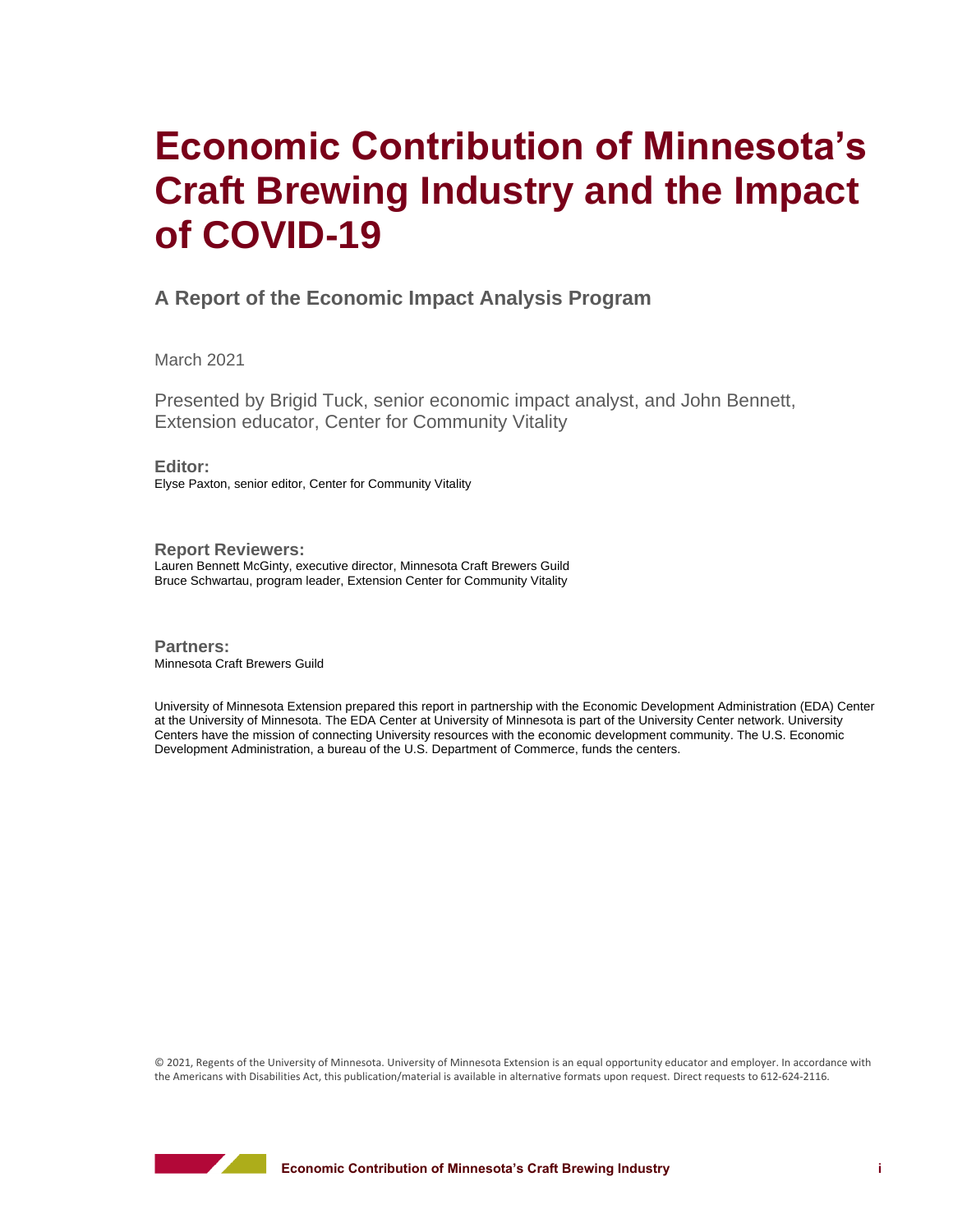# **Table of contents**

| <b>Executive Summary</b>                                                        | 1                   |
|---------------------------------------------------------------------------------|---------------------|
| <b>Introduction</b>                                                             | 3                   |
| <b>Survey of Craft Brewers</b>                                                  | 3                   |
| <b>Minnesota's Craft Brewing Industry</b>                                       | 4                   |
| <b>Economic Contribution 2019</b>                                               | 5                   |
| Direct Effect<br><b>Total Economic Contribution</b>                             | 6<br>9              |
| Impact of COVID-19 on the Industry                                              | 9                   |
| Economic Impact<br><b>Margins</b><br>Events<br>Community and Charitable Support | 9<br>11<br>11<br>12 |
| <b>Supporting Minnesota's Craft Brewing Industry in 2021</b>                    | $12 \,$             |
| <b>Notes on the Analysis</b>                                                    | 13                  |
| <b>Appendix 1: Definitions of Terms</b>                                         | 14                  |
| <b>Appendix 2: Craft Brewer Questionnaire</b>                                   | 16                  |

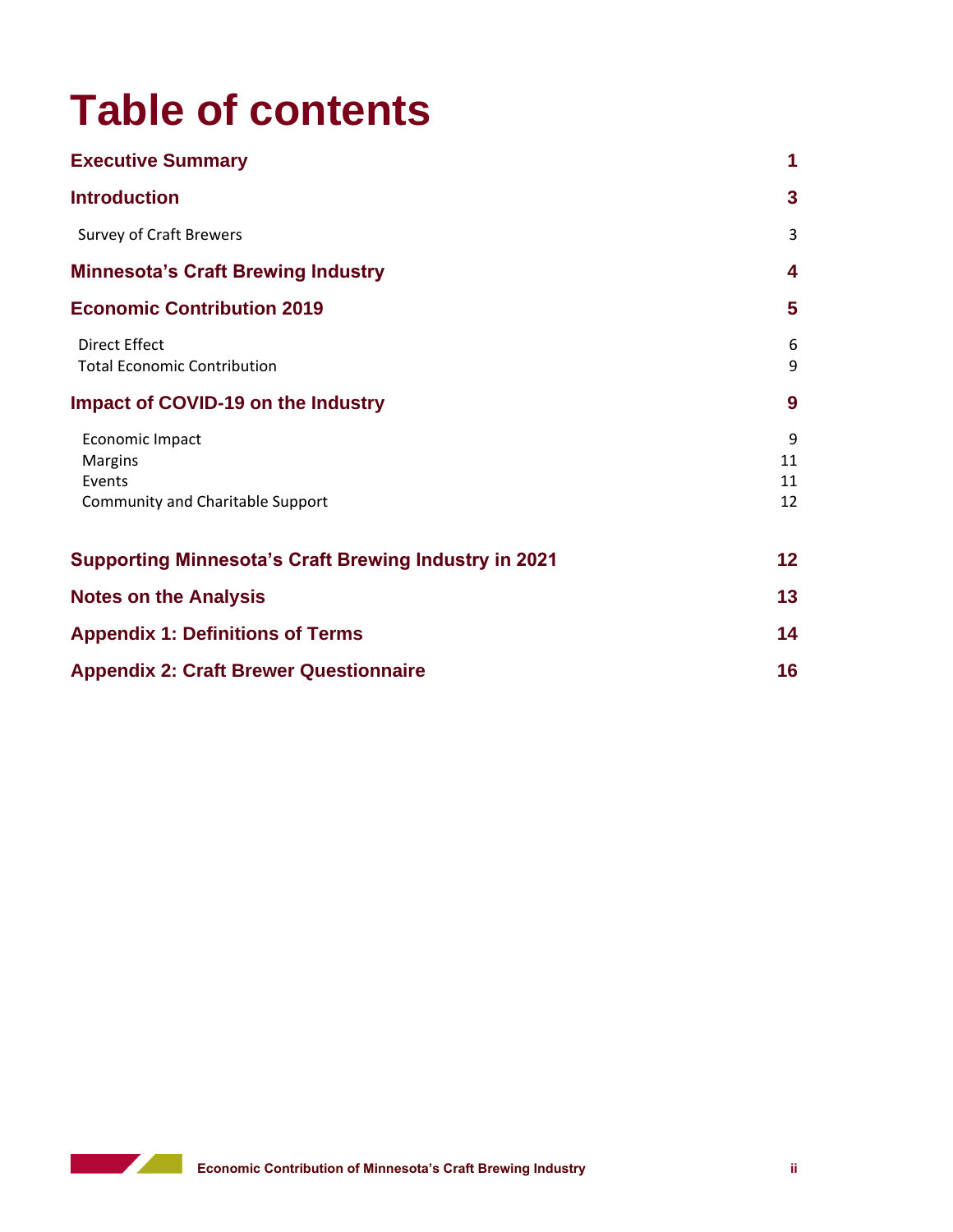UNIVERSITY OF MINNESOTA EXTENSION

## **EXECUTIVE SUMMARY**

Minnesota's craft brewing industry has grown during the past decade. In 2012, there were 39 breweries in Minnesota. By 2019, that number grew to 183, and the state now has newer and smaller craft brewers. Many of these breweries open taprooms or brewpubs that attract customers to the brewery for beer, conversation, games, and often food. This business model allows new customers to sample beers, form connections with other beer lovers, and enjoy a community social setting.

COVID-19, along with Minnesota's restrictions on taprooms and breweries, has made this type of business model more challenging for craft breweries. For brewers that market much of their beer through the taproom or brewpub, COVID-19 caused a drop in sales and margins.

The Minnesota Craft Brewers Guild was interested in better understanding the economic impact of the brewery industry and COVID-19's effect on it. Thus, the Guild partnered with Extension to measure the economic contribution of the industry in 2019 (prior to the pandemic), as well as estimate the impact of COVID-19 on it. Extension's findings, based partially on a survey of brewers, are briefly summarized below.

Craft Brewers in Minnesota: Craft breweries are located across Minnesota. Slightly more than half of survey respondents reported they were located in the Twin Cities metro. Twenty-eight percent were in regional centers (defined as having a population of more than 10,000, but not in the metro).

Craft breweries rely heavily on on-site sales, with survey respondents reporting 73 percent of sales made via their physical location. The second most common marketing channel was wholesale, with breweries selling 13 percent of their beer this way.

Craft breweries reported conducting a variety of activities in 2019. Responses revealed the role breweries play in their local communities—84 percent supported local charities/community organizations in 2019. They were also key in providing places to gather and celebrate, with 79 percent hosting events. Responses also showed continued growth in the industry. Seventy-five percent of responding breweries made a capital investment (building or equipment), 49 percent moved into a new market or expanded distribution, and 9 percent reported starting distribution. Food trucks remained more common than on-site restaurants.

Economic Contribution 2019: In total, Minnesota's craft brewing industry generated \$1.0 billion of economic activity in Minnesota during 2019. Of this, \$383.9 million was labor income. The industry supported 8,435 workers in the state. These figures include impacts generated from beer production, food service, and capital investments.

Impact of COVID-19: Overall, survey results indicated an 18 percent drop in sales across all breweries. Survey respondents also reported a 10 percent decrease in employment. Sales, however, varied significantly by quarter, depending on current COVID-19 restrictions.

Based on Extension's assumptions and craft brewer survey results, Minnesota's economy lost \$186.6 million in economic activity from brewers due to COVID-19. Pandemic-related effects led to 1,050 jobs being affected.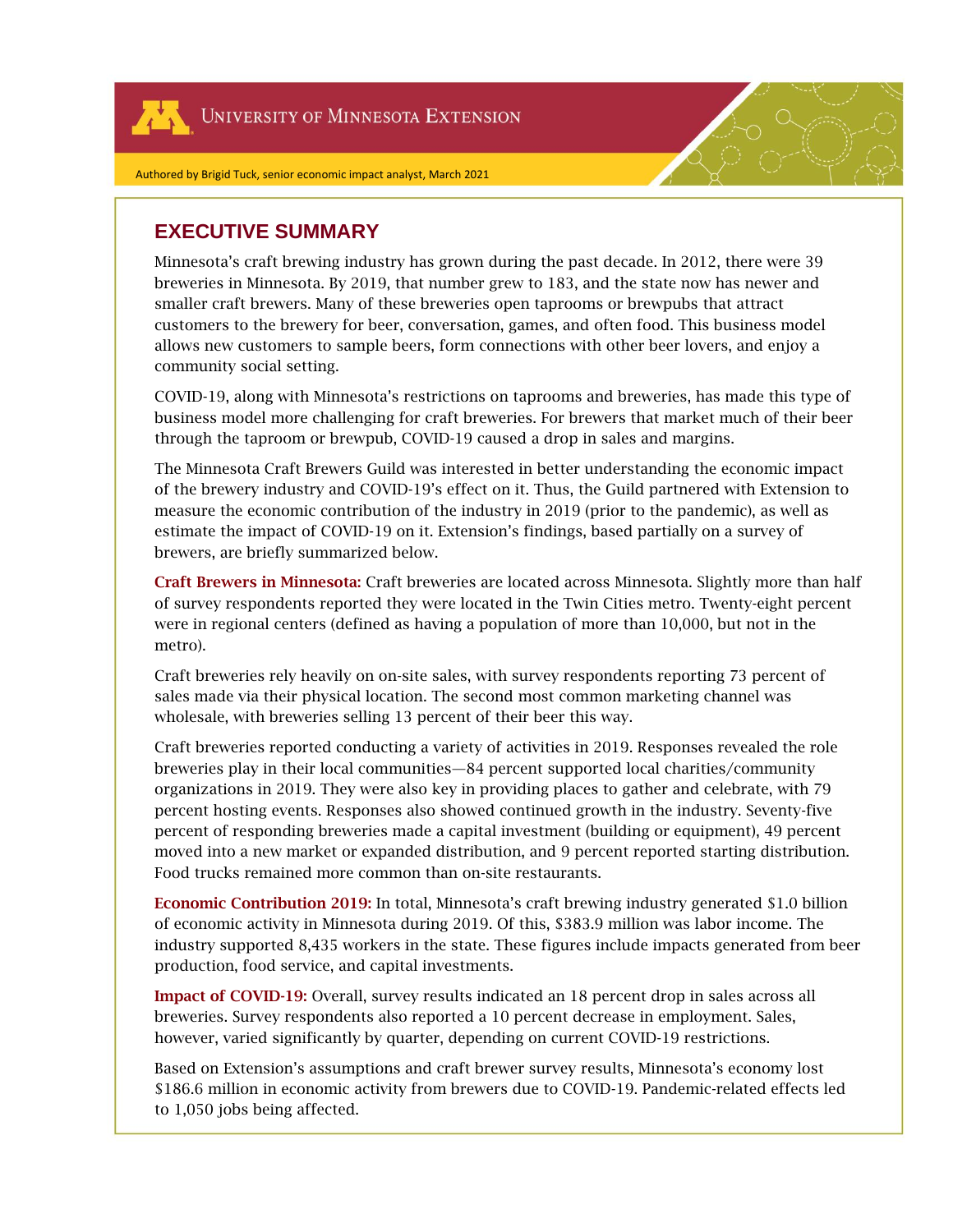Survey respondents also indicated COVID-19 had a chilling effect on capital expenditures. More than one-third (37 percent) of breweries did not make investments in 2020 due to COVID-19. While a handful of breweries did, their investments focused on responding to COVID-19. A few breweries also reported issues with financing, ranging from banks backing out of deals to the inability to make loan payments due to decreases in revenue.

COVID-19 also dramatically decreased the ability of breweries to support charities and community organizations. The number of organizations supported in 2020 by responding breweries fell to 763, a 75 percent decrease. Total value of donations also fell to less than half at \$336,770.

Events: The inability to host events was also a challenge for breweries in 2020. Minnesota's craft breweries attracted an estimated 3.6 million people to events last year. Survey respondents reported these events came to a near stop in mid-March of 2020. Of the 65 breweries that responded to the survey question regarding the effect of COVID-19 on events, 66 percent reported hosting no events in 2020 or a complete end to events after March.

Supporting the Craft Brewing Industry in 2021: Both the federal and state government authorized COVID-19 relief packages for businesses struggling during the pandemic. To qualify for aid, many of these programs required businesses to demonstrate significant losses. Two trends specific to craft breweries—and reported by survey respondents—are leaving many Minnesota breweries without access to these programs.

- In many ways, Minnesota's craft brewing industry is relatively young and still in high growth mode. This means many brewers simply did not have enough of a financial track record to prove the impact of COVID-19 on their business. Others took on new debt to expand. While these expansions were done prior to pandemic-related closures and restrictions, the loss in revenues made it more difficult to repay debt.
- The pandemic's impact on the industry was not uniform across marketing channels and time of year. For many, when restrictions eased and people were outdoors more during the summer, sales were strong. A relief program comparing sales from summer 2019 to summer 2020 might look favorable for a brewery. However, sales in the second and fourth quarters of 2020 were much lower, leading to an overall loss in revenue for the year.

The final survey question asked breweries to provide any final comments. For many, responses centered on the structure of future relief programs. Extension grouped comments into five major categories.

- While many new breweries did not have a long history of business data to present for relief programs, they were also not generating the income needed to repay start-up costs.
- Breweries carried out expansion plans and are carrying debt that is hard to repay due to COVID-19 revenue loss.
- As some breweries face unique financial and operational situations, it would be valuable to have a source for one-on-one advice.
- Financial performance varied based on the quarter of the year, and relief programs should account for this situation.
- Most breweries adjusted their operational model. Since these changes were expensive, a relief program that reimburses breweries for these costs would be valuable.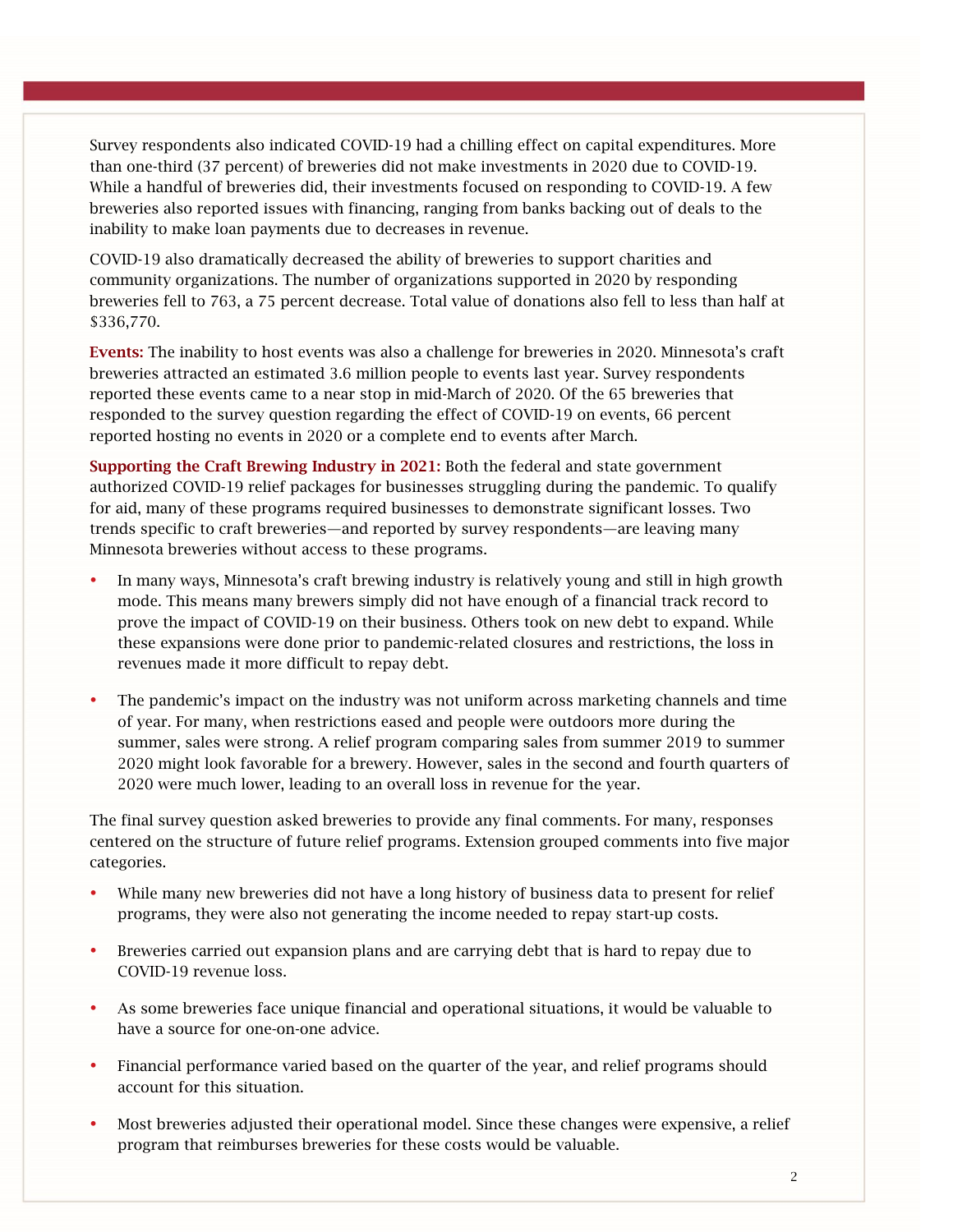## **INTRODUCTION**

Minnesota's craft brewing industry has grown during the past decade. In 2011, the legislature passed the "Surly Bill," which created a taproom license and allowed small breweries to make and sell their own beer on-site. The bill resulted in more growth in an industry that was already starting to rise.

Nationally, craft brewing has grown in popularity. From 2010 to 2019, the Brewers Association reported a 370 percent increase in the number of craft brewers. Minnesota saw similar growth.<sup>1</sup> In 2012, there were 39 breweries. By 2019, that number rose to 183. 2

For brewery owners, their passion extends beyond a tasty beverage. They also operate businesses. For newer and smaller craft brewers, a successful business model often requires more than selling beer in a retail store or through a tap at a restaurant or bar. These markets can be difficult to penetrate, especially given the explosive rise in the number of competitors.<sup>3</sup>

Thus, many craft brewery owners open taprooms or brewpubs, enticing customers to the brewery for beer, conversation, games, and often food. This approach allows new customers to sample various beers, form connections with other beer lovers, and enjoy a community social setting.

COVID-19, along with Minnesota's related restrictions on taprooms and breweries, made this business model more challenging for craft breweries. For brewers that market much of their beer through a taproom or brewpub, COVID-19 caused a drop in sales and margins.

The Minnesota Craft Brewers Guild was interested in better understanding the economic impact of the industry. First, the Guild wanted to quantify the industry's baseline—what was the economic contribution of the craft brewing industry in Minnesota in 2019? Second, how did COVID-19 affect the industry's economic value? The Minnesota Craft Brewers Guild partnered with Extension to measure the economic contribution of the industry in 2019 (prior to the pandemic), as well as estimate the impact of COVID-19 on it.

## **Survey of Craft Brewers**

To gather data on the industry, Extension and the Minnesota Craft Brewers Guild conducted a survey of the Giuld's membership. The Guild deployed the online survey via email on December 18, 2020. The Guild also sent multiple group and individual reminders during the survey period before it closed on January 5, 2021. Appendix 2 contains a copy of the questionnaire sent to craft brewers.

Extension received 95 survey responses. According to Minnesota's Department of Public Safety, which tracks alcohol licenses, there were 183 breweries in Minnesota in 2019. Thus, the responses represent more than half (52 percent) of Minnesota's breweries. This is a robust survey response. When comparing survey responses to known brewery statistics (for example, number of breweries, age of brewery, and size of brewery), it appears the sample is representative of the industry as a whole. Survey respondents included small breweries (just starting production) to larger, more established breweries. Results presented here represent the average across all respondents.

<sup>&</sup>lt;sup>1</sup> [https://www.brewersassociation.org/statistics-and-data/national-beer-](https://www.brewersassociation.org/statistics-and-data/national-beer-stats/#:~:text=Summary,grew%20the%20most%20for%20taprooms)

[stats/#:~:text=Summary,grew%20the%20most%20for%20taprooms](https://www.brewersassociation.org/statistics-and-data/national-beer-stats/#:~:text=Summary,grew%20the%20most%20for%20taprooms)

<sup>2</sup> Minnesota Department of Public Safety. https://dps.mn.gov/divisions/age/alcohol/Pages/default.aspx

<sup>3</sup> https://www.minnpost.com/economy/2019/11/taprooms-are-tapped-out-2019-was-the-year-of-the-brewpub-inminnesota/

<sup>© 2021,</sup> Regents of the University of Minnesota. University of Minnesota Extension is an equal opportunity educator and employer. In accordance with the Americans with Disabilities Act, this publication/material is available in alternative formats upon request. Direct requests to 612-625-8233.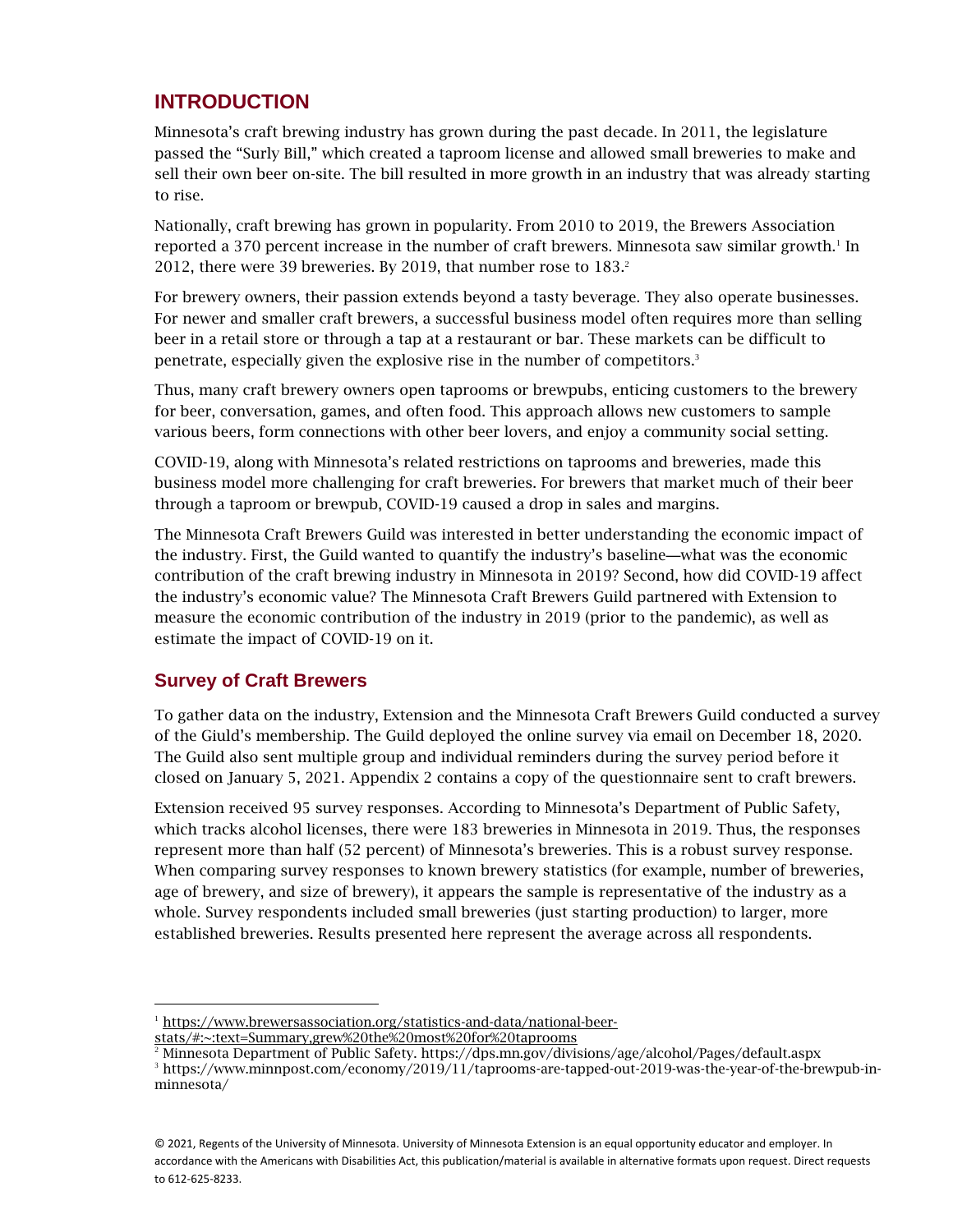## **MINNESOTA'S CRAFT BREWING INDUSTRY**

In 2019, Minnesota reported 183 licensed breweries (Chart 1). This represents significant growth from 2012 when the state had 39 breweries.



#### **Chart 1: Number of Licensed Breweries, Minnesota**

Source: Minnesota Department of Public Safety

Survey results reflect the industry's growth trend in the 2010s, as 73 of the 95 respondents (77 percent) reported establishing their brewery during that decade. Survey responses also included those from Minnesota's more established craft brewers, as six reported establishment prior to 2000.

Craft breweries are located in a variety of Minnesota locations. Slightly more than half of survey respondents reported being in the Twin Cities metro (Chart 2). Twenty-eight percent were in regional centers (defined as having a population of more than 10,000, but not located in the metro).



#### **Chart 2: Craft Brewery Respondents, Brewery Location**

Craft breweries rely heavily on on-site sales—survey respondents reported 73 percent of sales were made at their physical location (Chart 3). The second most common marketing channel was wholesale, with breweries reporting selling 13 percent of their beer this way.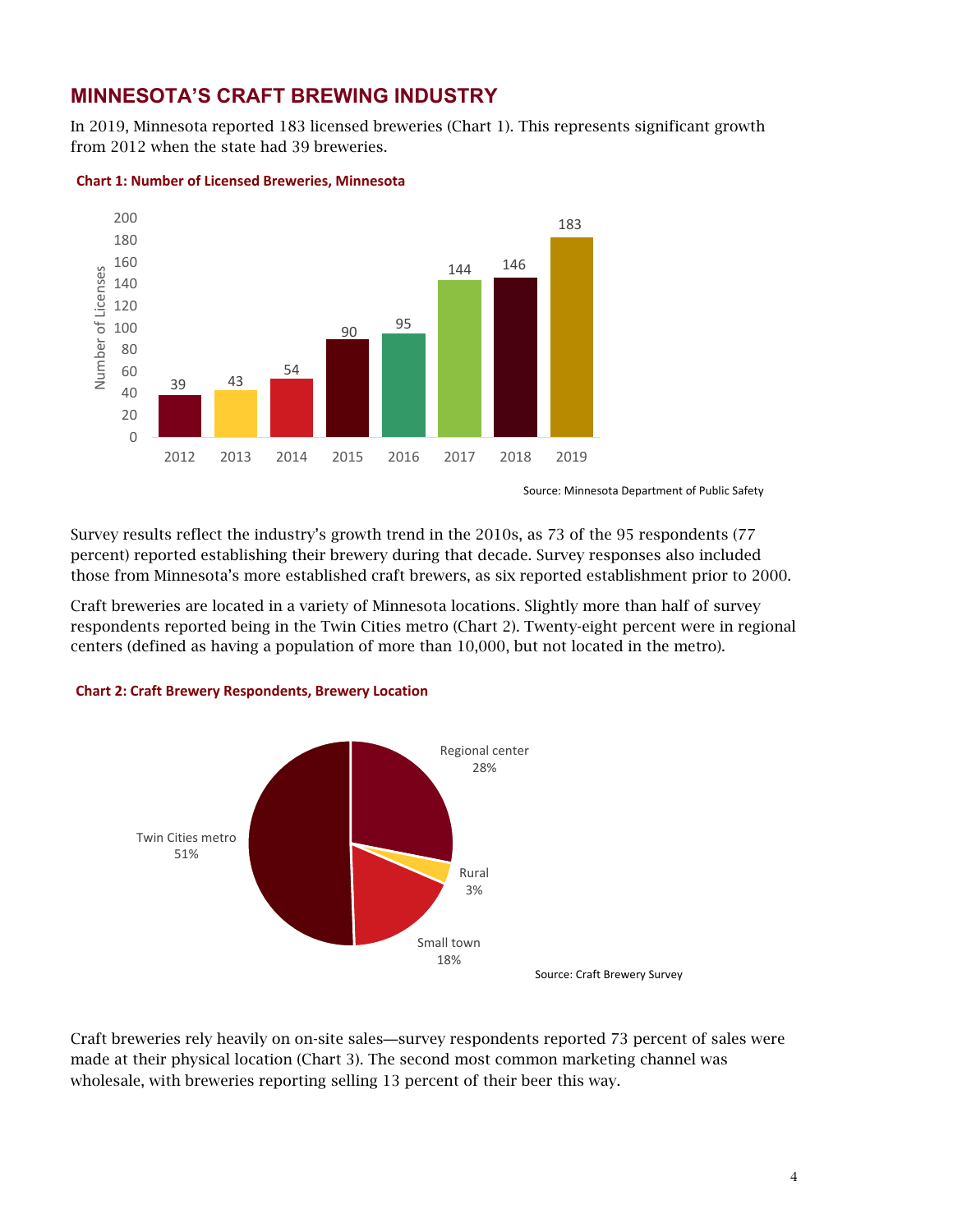#### **Chart 3: Craft Brewery Respondents, Percent of Beer Sales by Marketing Channel**



Craft breweries reported conducting a variety of activities in 2019 (Chart 4). Responses revealed the role breweries play in their local communities—80 (84 percent) supported local charities/community organizations in 2019. They were also key in providing places to gather and celebrate, with 75 hosting events. Responses also showed continued growth in the industry. In 2019, 71 breweries made a capital investment (building or equipment), 47 moved into a new market or expanded distribution, and nine reported starting distribution. Food trucks remained more common than onsite restaurants.

#### **Chart 4: Craft Brewery Respondents, Activities in 2019**



Source: Craft Brewery Survey

## **ECONOMIC CONTRIBUTION 2019**

Economic contribution is comprised of direct, indirect, and induced effects. Direct effects are the initial activity generated in an economy. In this analysis, the direct effect is spending by Minnesota's craft breweries. To quantify the direct effect of craft brewing, Extension combined collected survey data with published statistics on production. The next part of this report will detail the analysis process.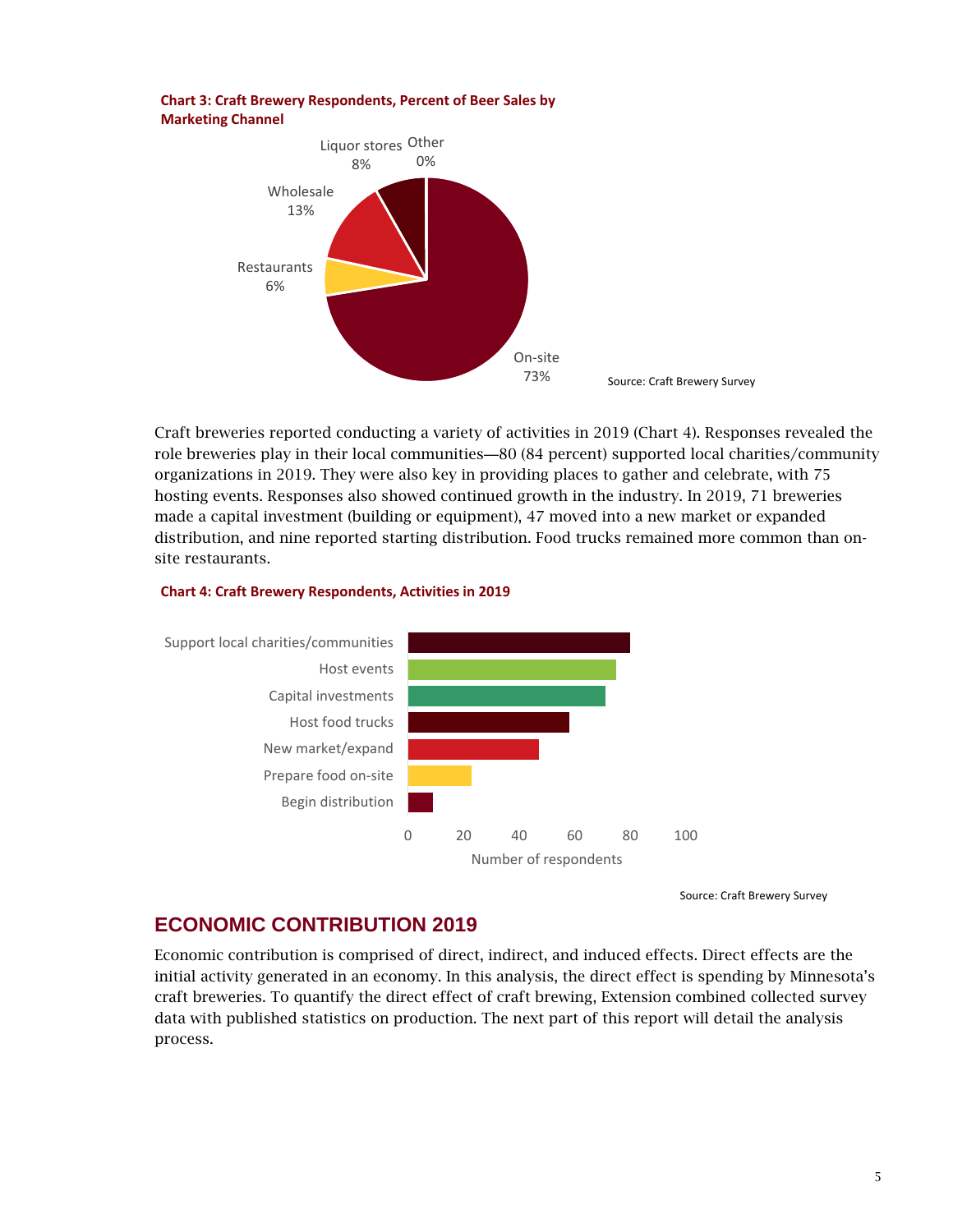Indirect and induced effects are the multiplier, or ripple effects, generated by the direct spending. Indirect effects are those tied to the supply chain. For example, when a craft brewer purchases supplies such as bottles, labels, and advertising, this spurs the suppliers of those items to produce more, triggering activity on those supply chains. Induced effects, on the other hand, are effects tied to spending by households derived from income earned primarily by brewery employees. For example, when a craft brewer pays its employees, they use their paychecks to purchase groceries and pay rent.

Extension used the input-output model IMPLAN to calculate the indirect and induced effects in this analysis. Input-output models quantify the flow of goods and services within an economy. Once the flow is established, the model can estimate how a change in one area of the economy will affect other areas. For more on the methods and terminology of economic impact analysis, please see Appendix 1. Input-output models are the most appropriate and accepted models for measuring economic impact.

Economic contribution is measured in output (total sales), labor income (wages, salaries, and benefits), and employment. Labor income is a component of total sales since the cost of labor is incorporated into the cost of production.

## **Direct Effect**

Craft brewers' direct effect includes spending to produce beer, provide services (such as food), and invest in the future growth and development of the brewery. Extension quantified each of these components.

#### **Beer Production**

In 2019, Minnesota breweries produced 1,639,398 barrels of beer. Growth in the number of breweries corresponded with growth in the volume of beer produced (Chart 5). In 2008, Minnesota breweries produced 296,592 barrels of taxable beer. By 2019, this number jumped to 1.6 million barrels. The majority of Minnesota's beer is bottled or canned.



#### **Chart 5: Taxable Volumes of Beer Produced, Minnesota, 2019**

Source: Alcohol and Tobacco Tax and Trade Bureau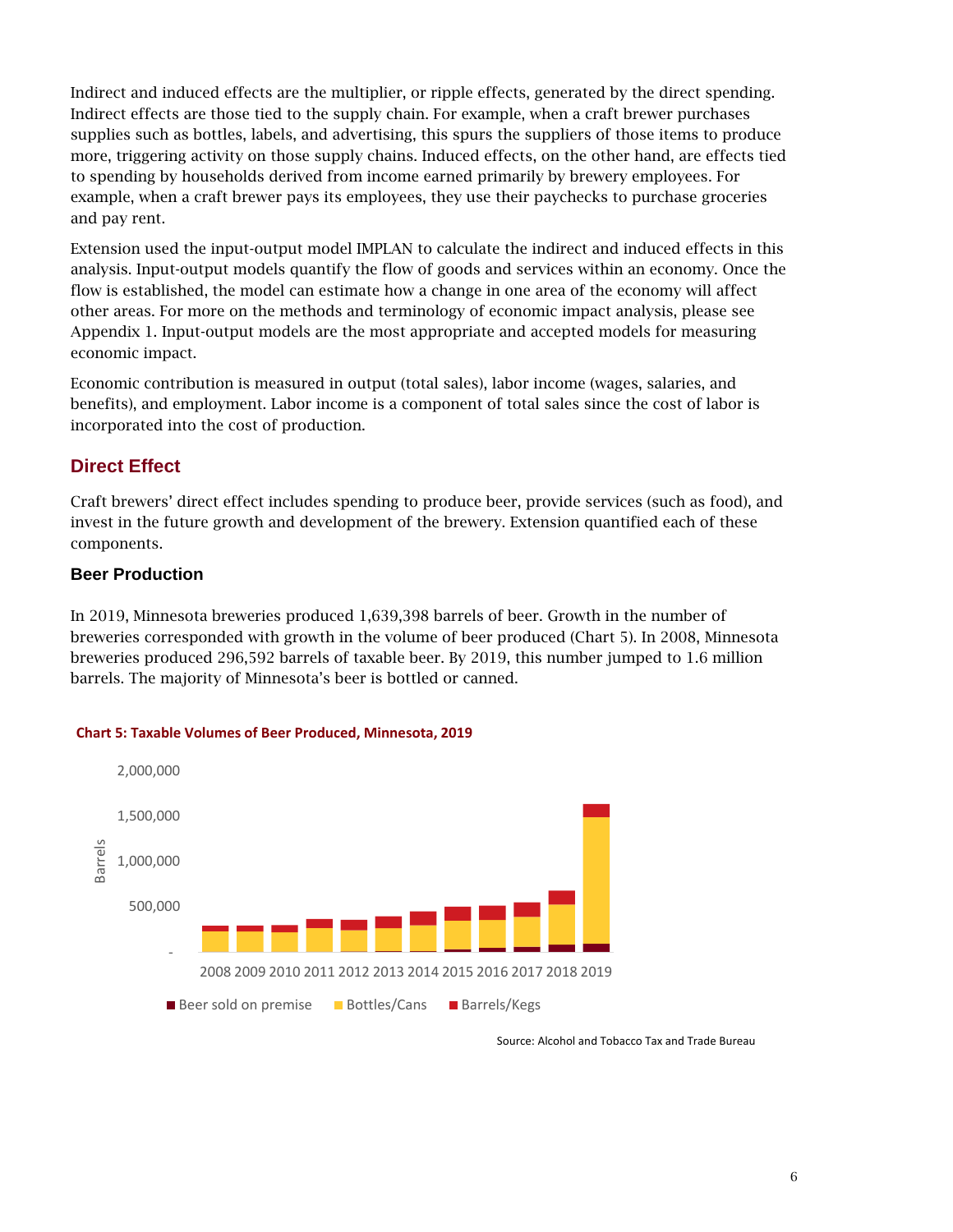Industry experts indicate a barrel can sell from \$220 to \$300, depending on the type of beer produced and the final market (retail versus wholesale). Assuming an average sale price of \$230 per barrel, Minnesota breweries generated \$426.2 million in direct output (sales) in 2019.<sup>4</sup> Breweries paid an estimated \$183.3 million in labor income.<sup>5</sup>

Employment is also a major component of direct effect. Survey respondents reported employing 2,279 workers. Approximately 60 percent of these employees were part-time and 40 percent fulltime in 2019. Since survey respondents represented 45 percent of breweries, Extension estimates total brewery employment to be 5,430 employees.



#### **Chart 6: Craft Brewery Respondents, Type of Employment**

#### **Brewery Food Service**

Of the survey respondents, 23 (24 percent), reported offering their own food service at the brewery (other than food trucks). On average, respondents reported spending \$177,300 to provide this service. Assuming 24 percent of all Minnesota breweries offer food service, breweries spent \$7.9 million on food service operations in 2019. Of this, \$1.8 million was labor income (Table 1).<sup>6</sup>

The survey asked for total employment and did not distinguish between brewery production and food service. Thus, food service employment is included in the production estimate of 5,430.

#### **Capital Investments**

Of the survey respondents, 71 reported making a capital investment in 2019. The most common investment was in new equipment, as reported by 62 percent of breweries (Chart 7).

<sup>4</sup> Extension used the sale price of \$230 per barrel for two reasons. 1) Typically, beers with higher production tend to benefit from economies of scale and brewers can decrease costs. Special brews tend to cost more but are also less of overall production. 2) Using a lower figure on the range provides for a more conservative estimate of the industry impact.

<sup>&</sup>lt;sup>5</sup> Industry sources indicate the breakout of labor to raw inputs is 43 percent labor to 57 percent raw inputs.

<sup>6</sup> Based on IMPLAN's estimate of labor income per the level of output in the limited-service restaurants industry.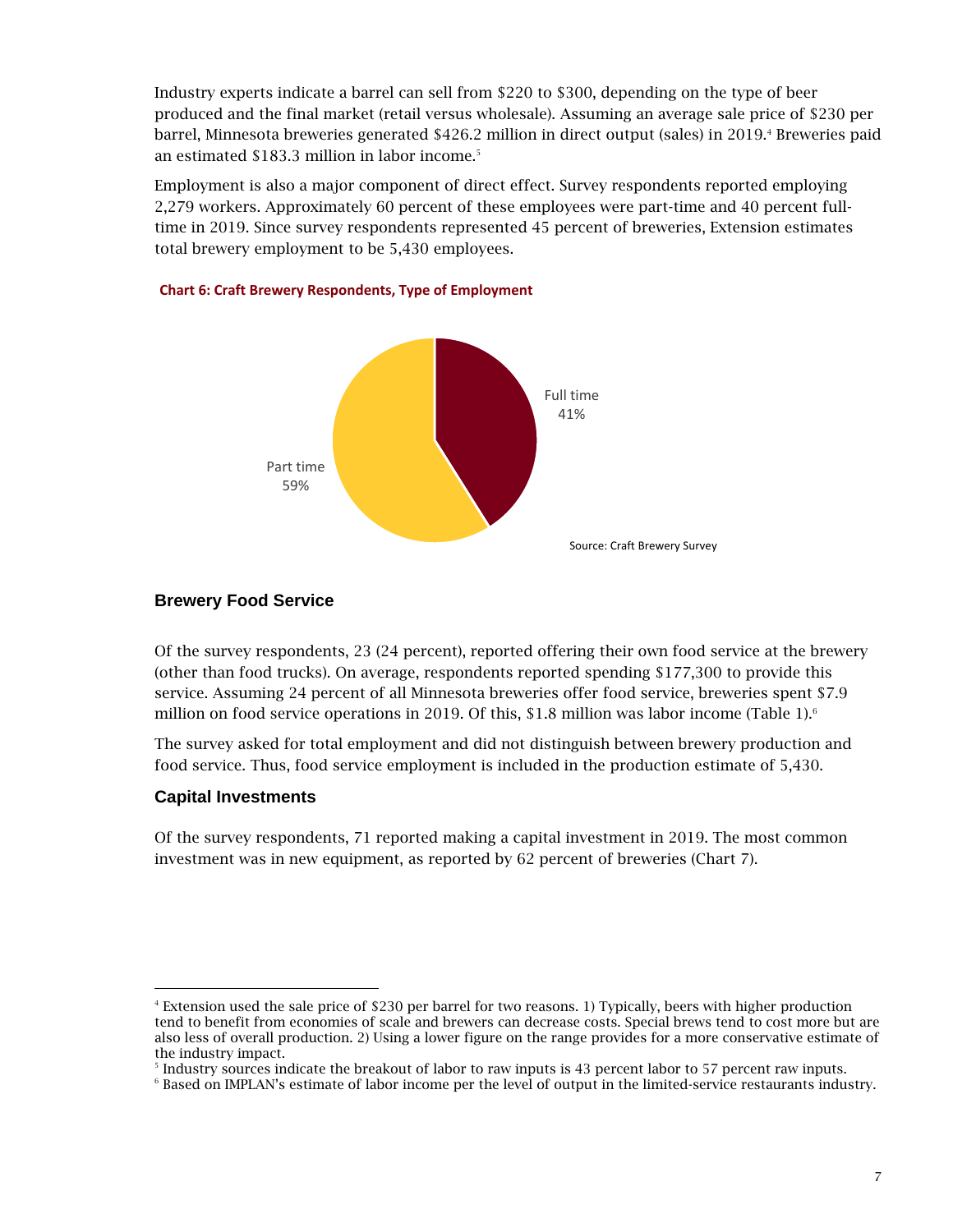#### **Chart 7: Craft Brewery Respondents, Type of Capital Investment**



On average, each brewery that made a capital investment spent \$345,750. Thus, across all 183 Minnesota breweries, the total capital investment was an estimated \$47.3 million. Of this, \$15.1 million was labor income.<sup>7</sup> The IMPLAN model estimates 95 people were directly employed during the process of completing the capital investment projects. (For example, these workers performed construction work or helped manufacture brewery equipment.)

#### **Total Impact**

Minnesota's brewers spent \$481.4 on brewery-related operations and investments in 2019. Of this, \$200.2 million was labor income paid to workers. Directly, breweries employed 5,525 workers (Table 1).

#### **Table 1: Direct Effect of Craft Brewers: Minnesota, 2019**

| Category             | Output<br>(Sales) | Labor Income  | Employment                |
|----------------------|-------------------|---------------|---------------------------|
| Beer production      | \$426,243,400     | \$183,284,700 | 5,430                     |
| Brewery food service | \$7,855,270       | \$1,786,385   | Included in<br>production |
| Capital investments  | \$47,287,700      | \$15,136,900  | 95                        |
| Total                | \$481,386,370     | \$200,207,985 | 5,525                     |

Source: Extension estimates

 $<sup>7</sup>$  Based on IMPLAN's estimate of labor income per the level of output in the construction and equipment</sup> industries.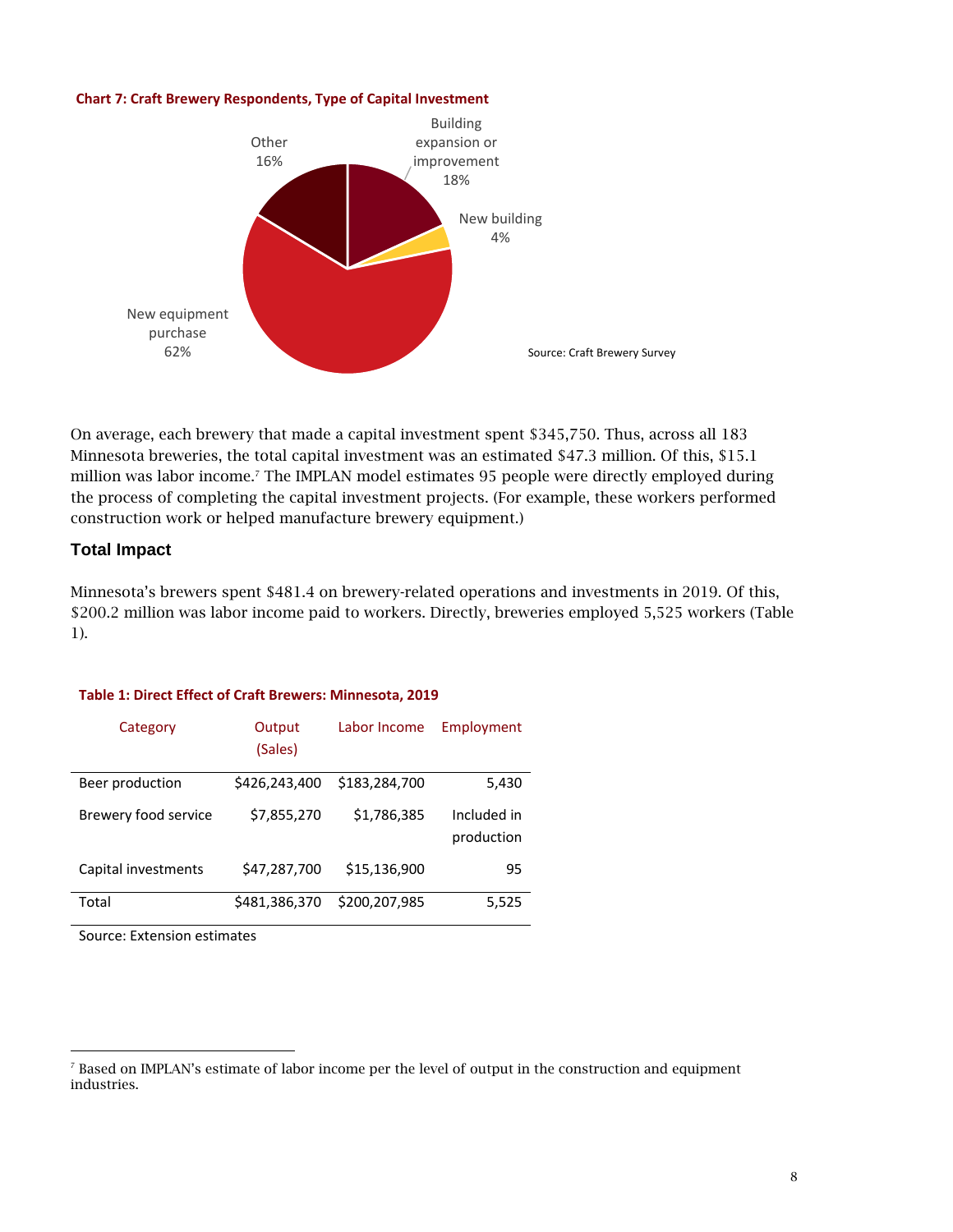## **Total Economic Contribution**

In total, Minnesota's craft brewing industry generated \$1.0 billion of economic activity in Minnesota in 2019 (Table 2). Of this, \$383.9 million was labor income. The industry supported 8,435 workers in the state.

#### **Table 2: Total Economic Contribution of Craft Brewers: Minnesota, 2019**

| Category | <b>Output (Sales)</b> | Labor Income  | Employment |
|----------|-----------------------|---------------|------------|
| Direct   | \$481,386,370         | \$200,207,985 | 5,525      |
| Indirect | \$281,418,400         | \$86,064,918  | 1,040      |
| Induced  | \$282,099,320         | \$97,645,982  | 1,870      |
| Total    | \$1,044,904,090       | \$383,918,885 | 8,435      |

Source: Extension estimates

## **IMPACT OF COVID-19 ON THE INDUSTRY**

COVID-19 created a number of challenges for the craft brewery industry in Minnesota.

## **Economic Impact**

One challenge faced by brewers was a rapid change in consumer demand and marketing channels. During 2018 and 2019, expenditures for alcohol grew at a modest pace around 1 percent per quarter (Chart 8). Expenditures for off-site consumption are measured separately from expenditures at bars and restaurants (labeled as alcohol sold with meals).

Mandatory closures of bars and restaurants, along with personal decisions to stay home, drastically changed personal expenditures for alcohol. Alcohol sold for off-site consumption spiked by 7 percent between fourth quarter 2019 and first quarter 2020. Personal expenditures during third quarter 2020 were 16 percent higher than third quarter 2019.



Source: Bureau of Labor Statistics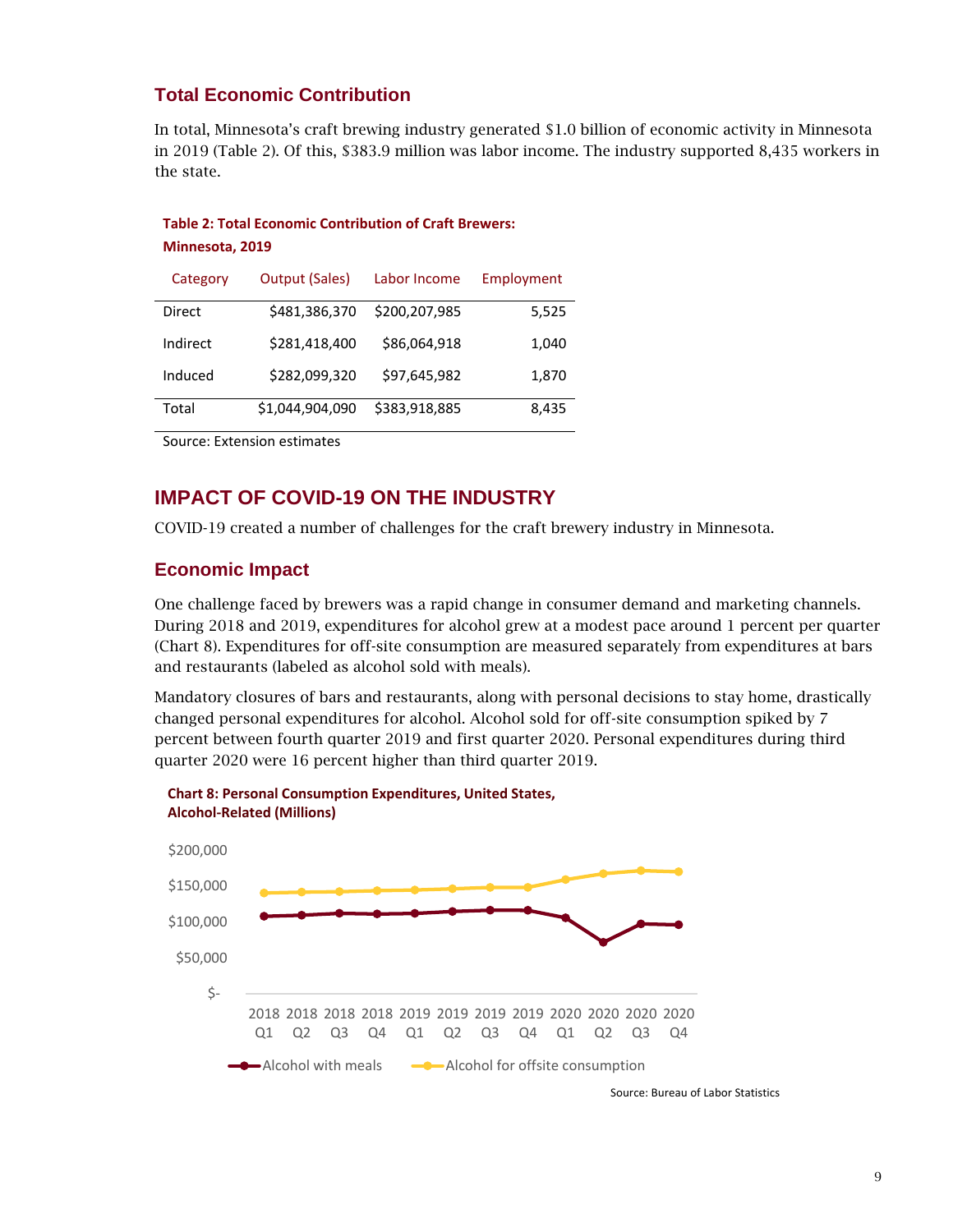Meanwhile, personal expenditures at bars and restaurants dropped dramatically (by 38 percent) from fourth quarter 2019 to second quarter 2020. While personal expenditures have moderated since then, they are still significantly lower than prior to COVID-19.

The above data is for the United States, as Minnesota data is not yet available. However, Minnesota's COVID-19 experience largely followed that of the rest of the country. Given the second round of pandemic-related restrictions in November and December 2020, one would expect further declines in Minnesotan's expenditures for alcohol sold at bars and restaurants in the fourth quarter.

These changes in consumer spending patterns affected Minnesota's brewers in two ways. First, many brewers (like Minnesota's microbreweries) depend heavily on sales through their breweries and taprooms. Survey respondents reported significant drops in sales through their direct-to-consumer channels, which was consistent with the national drop. However, they also had sales via wholesale and retail channels, which increased during the pandemic.

Further, sales varied fairly dramatically by quarter, depending on the restrictions in place during that particular quarter. For example, one brewery reported sales were up in the second and third quarters (5 percent and 14 percent, respectively), but were down significantly during the fourth quarter (-28 percent).

Overall, survey results indicated a drop in sales of 18 percent across all breweries. Survey respondents also reported a decrease in employment of 10 percent.

COVID-19 had a chilling effect on capital expenditures and business investments (Chart 9). Twentyseven respondents indicated they cancelled, delayed, or downsized their capital investment plans. An additional nine reported they made no expenditures in 2020. In total, 37 percent of breweries did not make investments due to COVID-19. While eight breweries did make investments, they were investments focused on responding to COVID-19. For example, one brewery reported building a patio area to increase outdoor space. Five breweries reported issues with financing, ranging from banks backing out of deals to the inability to make loan payments due to decreases in revenue.



#### **Chart 9: Craft Brewery Respondents, Capital Investment Adjustments in 2020**

Source: Craft Brewery Survey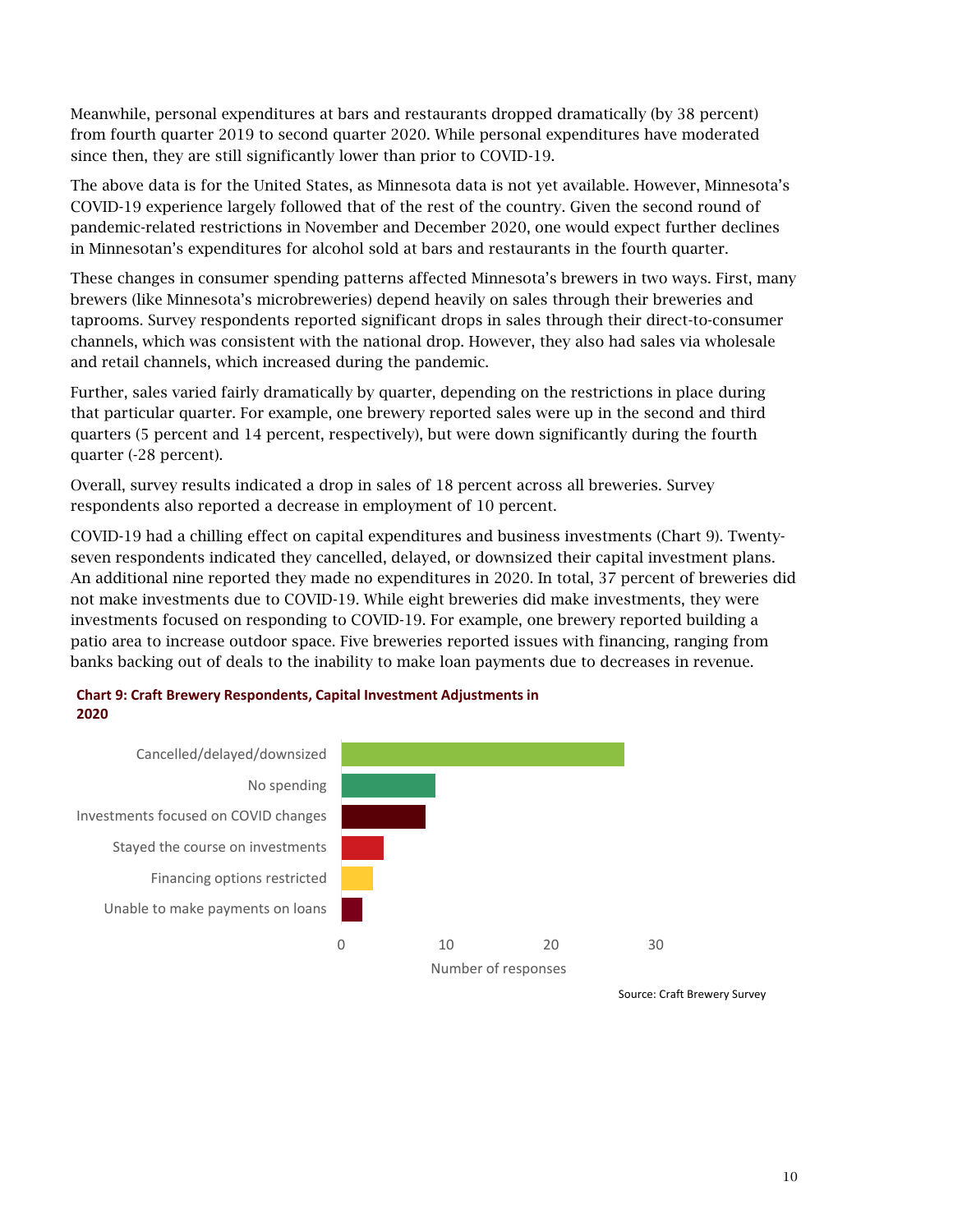To measure the impact of COVID-19 on Minnesota's brewing industry, Extension modeled an 18 percent decrease in beer production, an 18 percent decrease in food sales, and a 10 percent decrease in brewery employment. Further, Extension modeled a 37 percent decrease in capital investments.

Based on Extension's assumptions and the craft brewer survey, Minnesota's economy lost \$186.6 million in economic activity from brewers due to COVID-19. These pandemic-related effects impacted 1,050 jobs (Table 3).

| Table 3: Economic Impact of COVID-10 on Craft Brewers:<br>Minnesota, 2019 |                       |                |            |  |  |
|---------------------------------------------------------------------------|-----------------------|----------------|------------|--|--|
| Category                                                                  | <b>Output (Sales)</b> | Labor Income   | Employment |  |  |
| Direct                                                                    | $-$95,005,779$        | $-528,634,397$ | -595       |  |  |
| Indirect                                                                  | $-552,084,638$        | -\$1,606,3524  | $-195$     |  |  |
| Induced                                                                   | $-539,484,973$        | $-$1,366,7351$ | $-260$     |  |  |
| Total                                                                     | $-$186,575,390$       | -\$58,365,272  | $-1,050$   |  |  |

Source: Extension estimates

## **Margins**

Beyond a drop in sales, breweries also faced declining margins. In the face of decreasing on-site sales and increasing demand for off-site sales, many breweries changed their operational model. These changes, however, came at a cost. Many breweries absorbed the costs into their margins. While they could potentially weather a short-term decline in margins, these decreases may not be sustainable.

One survey respondent wrote, "My sales may be slightly up, but my costs have increased by 18 percent and my gross profit is down 20 percent over 2019. So, knowing sales numbers doesn't tell the full story—which is that switching to packaged products (cans and crowlers) has more cost and lower margin than selling kegs and tap beers."

#### **Events**

The inability to host events was also a challenge for breweries in 2020. To draw people into taprooms, breweries host events. In 2020, Minnesota's craft breweries attracted an estimated 3.6 million people to events. In mid-March 2020, however, survey respondents reported these events came to a near stop.

Of the 65 breweries that responded to the question about COVID-19's effect on events, 66 percent reported no events in 2020 or a full end to events after March (Chart 10). For the handful of breweries that did host events, they reported an extremely limited number of both events and attendees.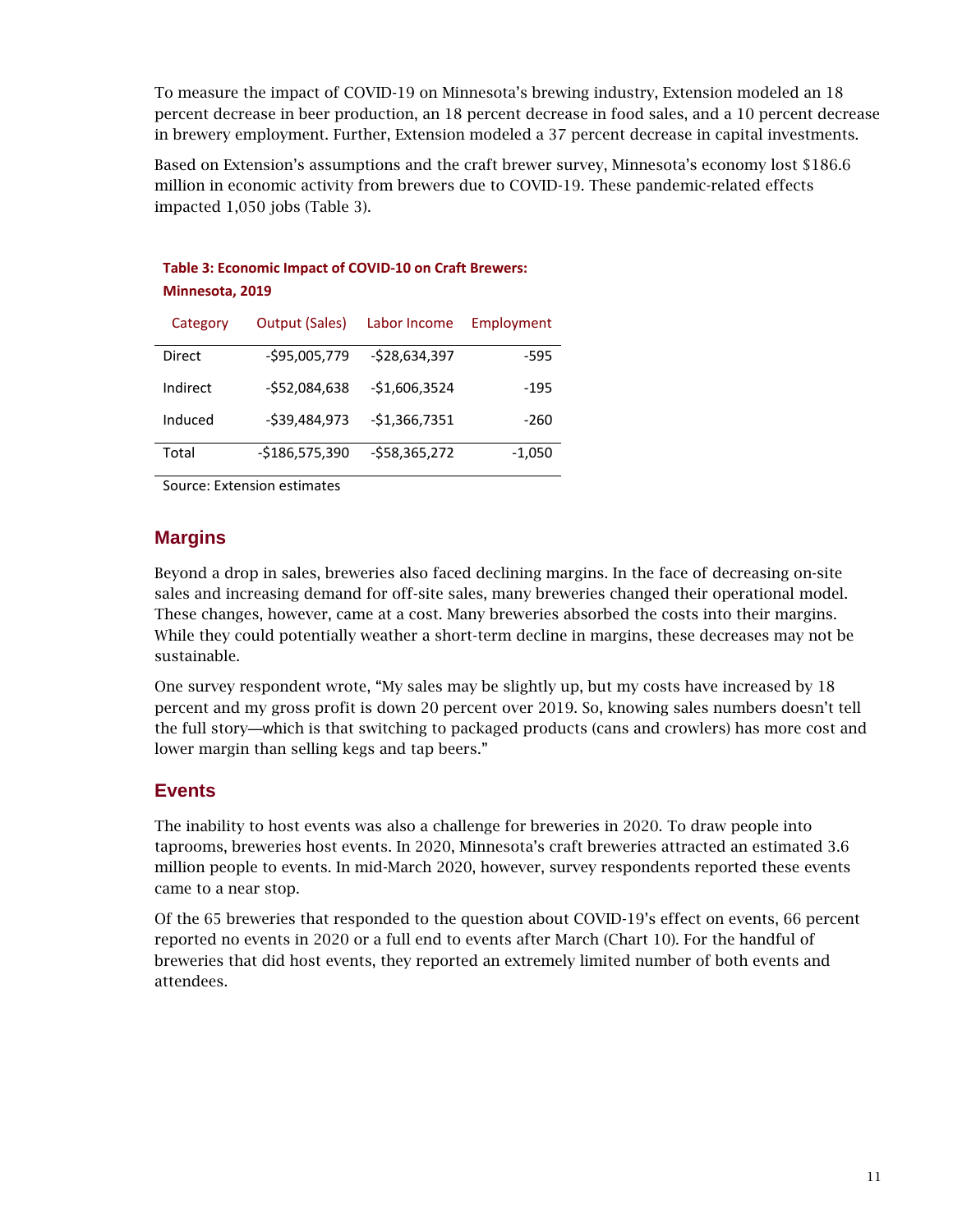#### **Chart 10: Craft Brewery Respondents, Effect of COVID-19 on Events**



Source: Craft Brewery Survey

## **Community and Charitable Support**

Breweries are strong supporters of their communities and charities. Responding breweries reported supporting 3,000 community and charitable organizations in 2019 (Chart 11). Their donations totaled \$874,310.

COVID-19, however, dramatically decreased the ability of breweries to support their charities and community organizations. The number of organizations supported fell to 763, a 75 percent decrease. Total value of donations also fell to less than half at \$336,770.





## **SUPPORTING MINNESOTA'S CRAFT BREWING INDUSTRY IN 2021**

Both the federal and state government have authorized COVID-19 relief packages for businesses struggling during the pandemic. Many of these programs require businesses to demonstrate significant losses to qualify for relief funds. Two trends specific to craft breweries—and reported in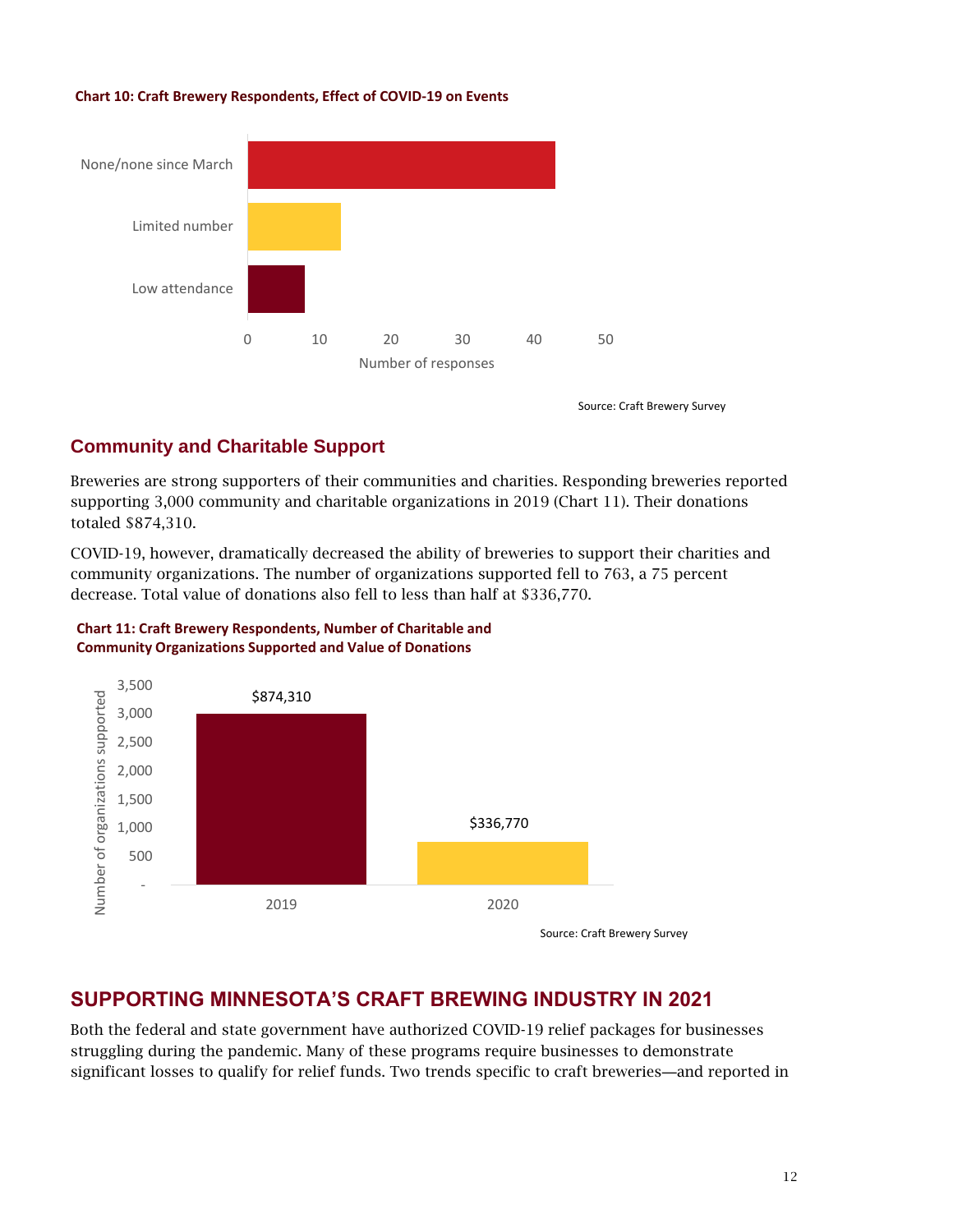survey responses—are leaving many Minnesota breweries without access to these programs. These two trends include the following:

- In many ways, Minnesota's craft brewing industry is relatively young and still in high growth mode. Thus, many brewers simply did not have enough of a financial track record to prove the impact of COVID-19 on their business. Others had taken on new debt to expand. While these expansions were done prior to pandemic-related closures, the loss in revenues made it more difficult for them to make loan payments.
- COVID-19's impact on the industry was not uniform across marketing channels and time of year. For many, when restrictions eased and people were outdoors more during the summer, sales were strong. This means a relief program comparing sales from summer 2019 to summer 2020 might look favorable for a brewery. However, sales in the second and fourth quarter of 2020 were much lower, leading to an overall loss in revenue for the year.

The survey's final question asked breweries to provide any additional comments. For many, responses centered on the structure of any future relief programs. Extension grouped comments into five major categories.

- While many new breweries did not have a long history of business data to present for relief programs, they were also not generating the income needed to repay start-up costs.
- Breweries carried out pre-pandemic expansion plans and are carrying debt that is hard to repay due to COVID-19 revenue loss.
- As some breweries face unique financial and operational situations, it would be valuable to have a source for one-on-one advice.
- Financial performance varied based on the quarter of the year, and relief programs should take this into account.
- Most breweries had to pivot and adjust their operational model. These changes were expensive; having a relief program that reimburses breweries for these costs would be valuable.

## **NOTES ON THE ANALYSIS**

This analysis focuses on the impact of brewery production, as its goal is to demonstrate the impact of COVID-19 on craft brewers. Minnesota's craft brewers are, however, a critical part of a three-tier system. Brewers manufacture the beer, distributors store, sell, and deliver the beer, and retailers sell to the final customer.<sup>8</sup> Some studies measuring the impact of the industry also include impacts at wholesale and retail levels.

This analysis also does not include a measure of tourism-related spending. As noted, Extension estimates 3.6 million visits to brewery events in 2019. Certainly, these visitors are also having an impact on brewery communities through their additional spending. Given the parameters and timing of this study, these impacts are not included here.

<sup>8</sup> https://www.house.leg.state.mn.us/hrd/pubs/ss/ss3tier.pdf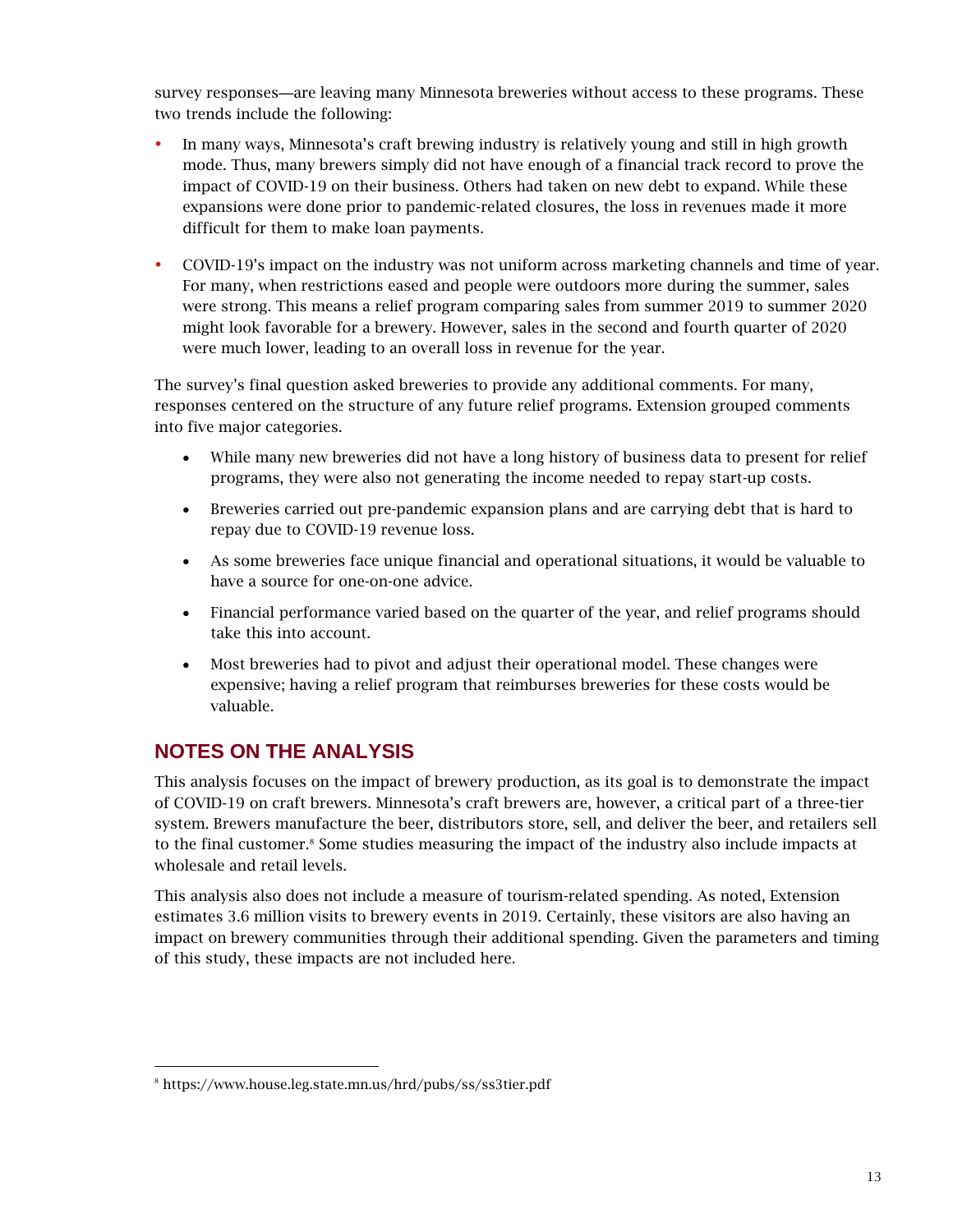## **APPENDIX 1: DEFINITIONS OF TERMS**

Special models, called input-output models, exist to conduct economic impact analysis. There are several input-output models available, and IMPLAN is one such model. Many economists use IMPLAN for economic contribution analysis because it can measure output and employment impacts, is available on a county-by-county basis, and is flexible for the user. While IMPLAN has some limitations and qualifications, it is one of the best tools available to economists. Understanding the IMPLAN tool's capabilities and limitations helps ensure the best results from the model.

One of the most critical aspects of understanding economic impact analysis is the distinction between the "local" and "non-local" economy. The model-building process identifies the local economy. Either the group requesting the study or the analyst defines the local area. Typically, the study area (the local economy) is a county or a group of counties that share economic linkages. In this report, the study area is the entire state of Minnesota.

A few definitions are essential to properly interpret the results of an IMPLAN analysis. These terms and their definitions are provided below.

## **Output**

Output is measured in dollars and is equivalent to total sales. The output measure can include significant "double counting." Think of hops, for example. The value of hops is counted when it is sold to the brewer, again when the beer is sold to the retailer, and yet again when the customer buys the beer in the store. The value of the hops is built into the price of each of these items, and then the sale of each item is added to determine total sales (or output).

#### **Employment**

IMPLAN includes total wage and salaried employees, as well as the self-employed, in employment estimates. Because employment is measured in jobs and not in dollar values, it tends to be a very stable metric.

#### **Labor Income**

Labor income measures the value added to the product by the labor component. So, in the hops example, when the hops is sold to the brewer, a certain percentage of the sale is for the labor to grow and harvest the hops. Then when the beer is sold to the retailer, the brewer includes some markup for its labor costs in the price. When the retailer charges the final customer, he/she includes a value for the labor. These individual value increments for labor can be measured, which amounts to labor income. Labor income does *not* include double counting.

Labor income includes both employee compensation and proprietor income. It is measured as wages, salaries, and benefits.

## **Direct Impact**

Direct impact is equivalent to the initial activity in the economy. In this study, it is spending by Minnesota's craft brewers as defined in the report.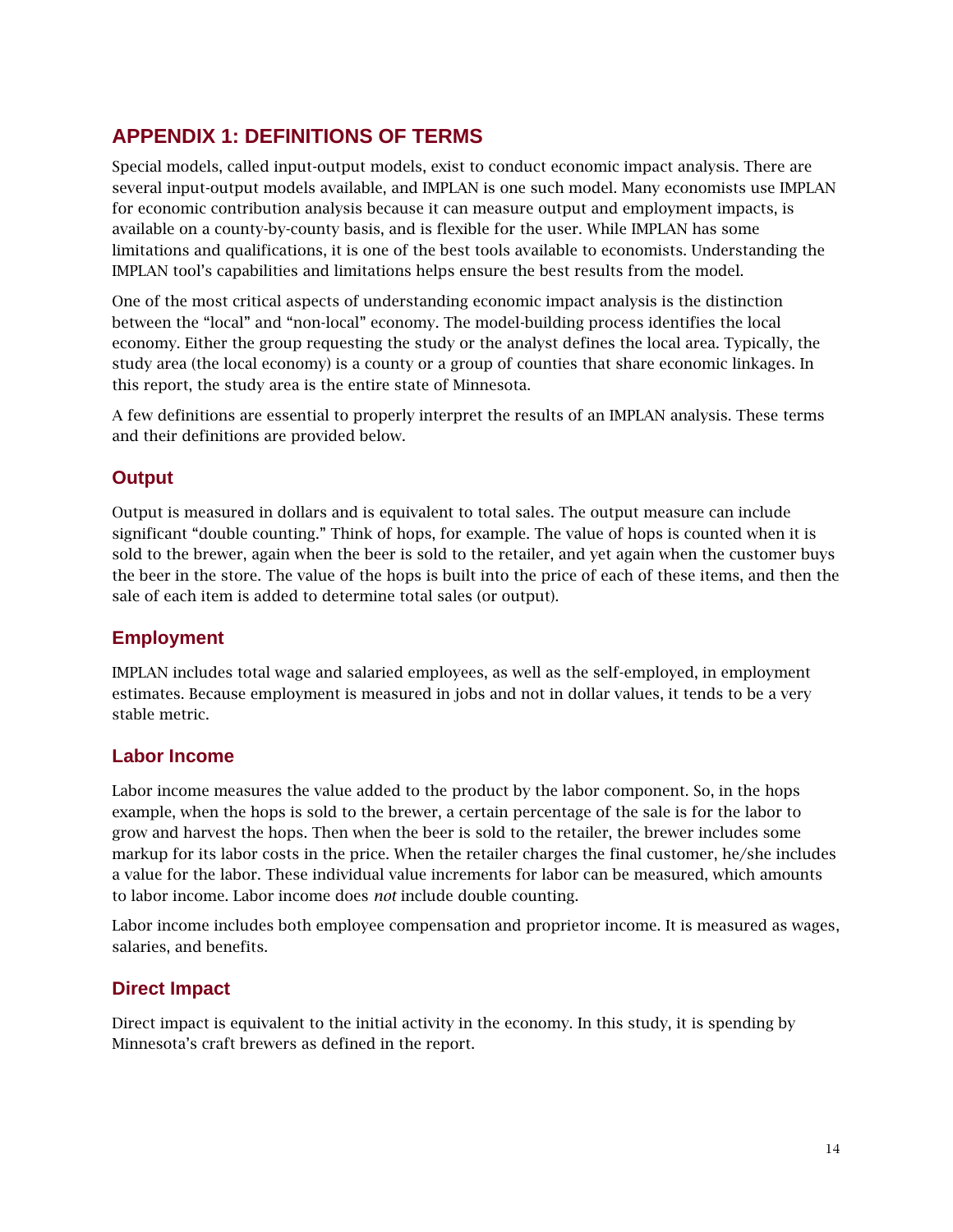## **Indirect Impact**

Indirect impact is the summation of changes in the local economy that occur due to spending for inputs (goods and services) by the industry or industries directly impacted. For instance, if employment in a manufacturing plant increases by 100 jobs, this implies a corresponding increase in output by the plant. As the plant increases output, it must also purchase more inputs, such as electricity, steel, and equipment. As the plant increases purchases of these items, its suppliers must also increase production, and so forth. As these ripples move through the economy, they can be captured and measured. Ripples related to the purchase of goods and services are indirect impacts. In this study, indirect impacts are those associated with spending by the craft brewers to purchase raw inputs (e.g., hops and bottles) and related services (e.g., advertising and legal).

## **Induced Impact**

The induced impact is the summation of changes in the local economy that occur due to spending by labor—that is, spending by employees in the industry or industries directly impacted. For instance, if employment in a manufacturing plant increases by 100 jobs, the new employees will have more money to spend on housing, groceries, and going out to dinner. As they spend their new income, more activity occurs in the local economy. This can be quantified and is called the induced impact. Primarily, in this study, the induced impacts are economic changes related to spending by brewery employees.

## **Total Impact**

The total impact is the summation of the direct, indirect, and induced impacts.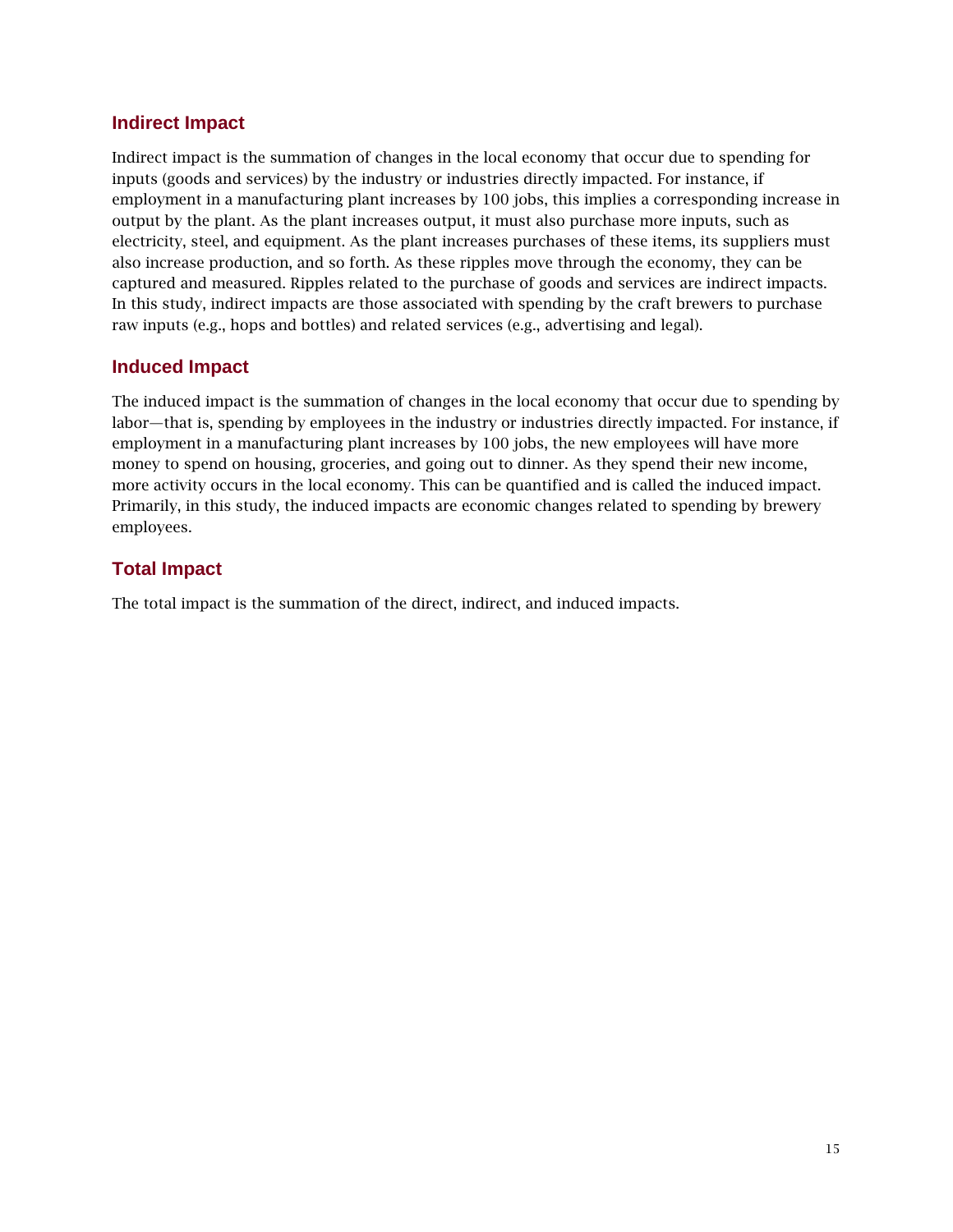## **APPENDIX 2: CRAFT BREWER QUESTIONNAIRE**

In what year was your brewery operation established?

Which best describes your brewery location?

- Rural (farm or township location)
- Small town (less than 10,000 people, outside of metro)
- Regional center (more than 10,000, but outside of metro)
- Twin Cities metro

In which region of the state are you located?

- Northwest
- North Central
- Northeast
- West Central
- Central
- East Central
- Southwest
- South Central
- Southeast

Which would you categorize yourself as (select all that apply)

- Production brewery
- Brewpub
- Taproom
- Contract brewed brand
- Alternating proprietorship
- Other, please describe

In 2019, did you...(select all that apply)

- Prepare food onsite to serve with your beer
- Host food trucks
- Host events
- Make capital investments
- Launch a new market/expand distribution
- Begin distribution for the first time
- Support local charities/communities

What was the highest number of full-time employees you had in 2019?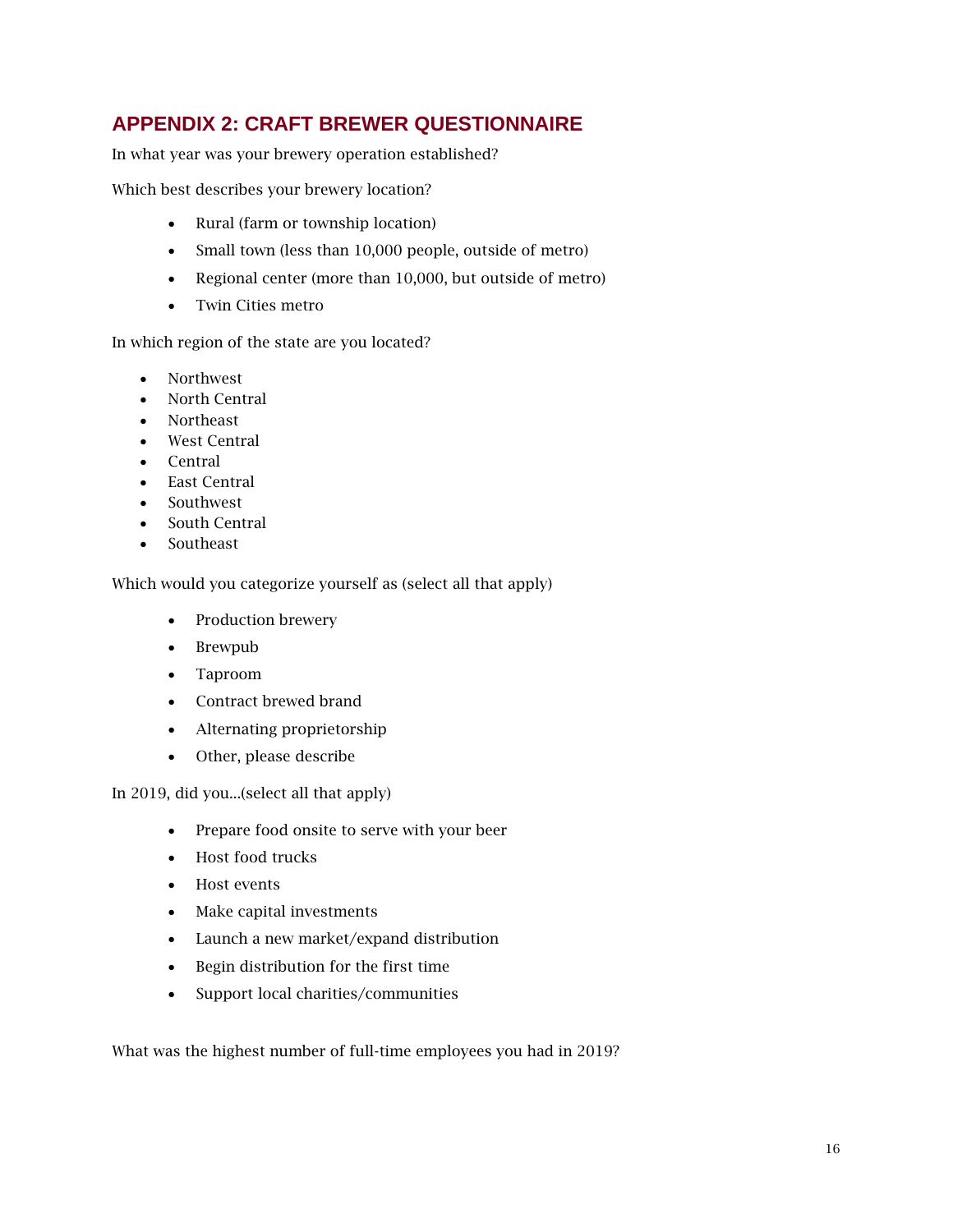What was the highest number of part-time employees you had in 2019?

What was the highest number of employees (both part and full-time) you had in 2020?

What was your total barrelage in 2019?

How much did you spend to produce that barrelage?

What percentage of your ingredients did you purchase from local suppliers in 2019?

If you prepared food onsite, how much did you spend on that operation?

What percent of your beer sales were sold....

- Direct on-site
- To restaurants
- To wholesalers
- To liquor stores
- Other, please describe.

How did COVID-19 affect your sales in 2020?

Please report in percent - ex. if sales are up 10 percent, write +10%, if down, write -10%

Did you host events in 2019?

- Yes
- No

How many public events did you host in 2019?

What was your average attendance per event at your public events in 2019?

How did COVID-19 affect public events in 2020?

How many private events did you host in 2019?

What was your average attendance per event at your private events in 2019?

How did COVID-19 affect private events in 2020?

Which of the following have you used at events? (select all that apply)

- Local musicians
- Food trucks
- Local artists/merchants